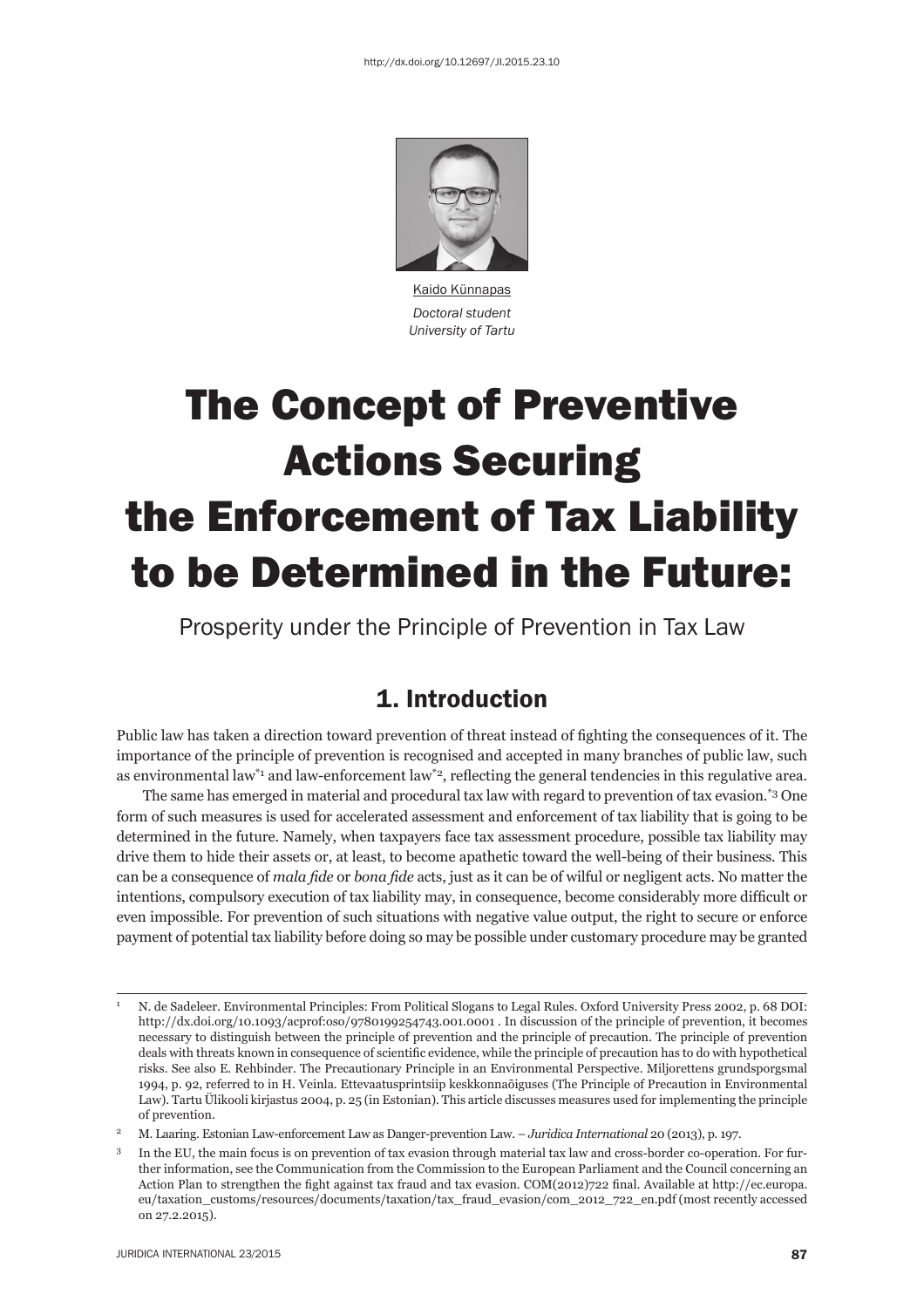to the revenue authority. It may even be granted before the tax liability has been identified and evidence been collected.

By its nature, this is a preventive method used in a situation of uncertainty. This preventive acceleratedassessment measure, in combination with elements of enforcement of tax liability and the state's privileged position in cases of insolvency, is known in many countries, including Estonia, the United States, Australia, Canada, the Netherlands, Ireland, Japan, Singapore, Sweden, and the United Kingdom.\*4 As there is no uniform term for such sets of measures<sup>\*5</sup>, the author refers to them as preventive enforcement actions (or PEAs).

PEA measures have a direct negative effect on the taxpayer's right to ownership of property and may affect other fundamental rights and freedoms too. The ultimate effect on the taxpayer may be disastrous, rendering him impecunious and often permanently ruining his business.<sup>\*6</sup> Well-defined legal norms are a 'must' if the principle of rule of law is to be honoured and the required taxpayer-protection standards applicable in most jurisdictions.\*7 It is evident that application of such preventive measures require a high degree of justifi cation and due process guarantees, to minimise their negative effect on taxpayers and third persons.

The author aims to discuss the topic not only from an Estonian perspective. There is no significant body of international regulations covering such measures. Article 1 of the First Protocol of the European Convention on Human Rights ('the Convention') provides a few minimum standards that the measures applied for securing payment of taxes must meet (**the minimum standards**)\*8. But the design of these measures is to a great extent open to the discretion of the jurisdictions (which should aim for **the best standards**).

The author discusses the best standards for PEA measures and does not concentrate on the minimum standards. It is the author's contention that ambiguous regulations open PEAs to maladministration and enable restriction of the taxpayer's procedural and fundamental rights under questionable standards. The author undertakes to find answer to the following question: on which criteria should a PEA measure be based if its compatibility with the above-mentioned principles is to be ensured and it is to reflect the balance of interests? Within this discussion, the author concentrates on two main issues: whether and in what extent the assumed tax liability should be identified and under which criteria to identify threat of possible future insolvency.

The method used is twofold. Firstly, this analysis is based mainly on comparison of the regulations set forth in §136<sup>1</sup> of the Estonian Taxation Act (TA) with the summary-assessment institution presented in the Internal Revenue Code (IRC) applicable in the USA.\*9 Secondly, as some issues are related inevitably to minimum standards as well, certain aspects pointed out by the European Court of Human Rights (ECHR) are discussed. Since the author discusses possible design of PEA methods within the EU (the jurisdiction of the Convention), the IRC serves purely as material for comparison.

<sup>4</sup> OECD. Working Smarter in Tax Debt Management. OECD Publishing 2014, pp. 95–96. Available at http://www.oecd.org/ctp/ administration/working-smarter-in-tax-debt-management-9789264223257-en.htm (most recently accessed on 27.2.2015).

<sup>5</sup> Section 136<sup>1</sup> (1) of the Estonian Taxation Act (maksukorralduse seadus). – RT I 2002, 26, 150; 23.12.2014, 15 (in Estonian; English text of Estonian legal acts is available via https://www.riigiteataja.ee/en/)) refers to it as 'performance of acts ensuring enforcement before imposition of financial claim or obligation'. Sections 6861 and 6851 of the United States Internal Revenue Code (Pub. L. 113-296, available at http://www.irs.gov/Tax-Professionals/Tax-Code,-Regulations-and-Official-Guidance (27.2.2015)) refer to it as 'jeopardy assessment' or 'termination assessment' or the two together as 'summary assessment'. However, Article 16 of Council Directive (EU) 2010/24 of 16.3.2010 concerning mutual assistance for recovery of tax claims relating to taxes, duties and other measures (OJ L 84, 31.3.2010, pp. 1–12, with EU legal texts available via http://eur-lex. europa.eu/) refers to 'precautionary measures', designed to embrace a wider spectrum of measures.

<sup>6</sup> J.E. Gleason Jr, D.K. Poole. IRS summary assessment powers: Abuse and control. – *Brigham Young University Law Review* 1976/1, p. 237.

<sup>7</sup> Communication from the Commission to the European Parliament and the Council from 19.3.2014 concerning a new EU framework to strengthen the rule of law.  $COM(2014)158$  final/2, pp. 2–4.

<sup>8</sup> The European Convention on Human Rights (Rome, 4.11.1950) and the First Protocol to the European Conven tion on Human Rights (Paris, 20.3.1952). Available at https://www.riigiteataja.ee/akt/78154 (most recently accessed on 10.3.2015). The convention and its first protocol have been in force in Estonia since 1996.

<sup>9</sup> The statutory progenitor of all jeopardy provisions is the Revenue Act of 1924, for within a few years a clamour arose for tighter control of the commissioner's powers of jeopardy assessment, as the problems and abuses related to expensive administrative discretion under the provision became apparent. See M.M. Armen. Assessing Internal Revenue Service jeopardy procedures: Recent legislative and judicial reforms. – *Cleveland State Law Review* 26 (1997), p. 419. The US model provides excellent examples of specific termination assessment measures with a long history. Since analysis of the general structure shows that the US version can be used for comparison, the author has chosen the summary assessment procedures applied in the United States for this purpose.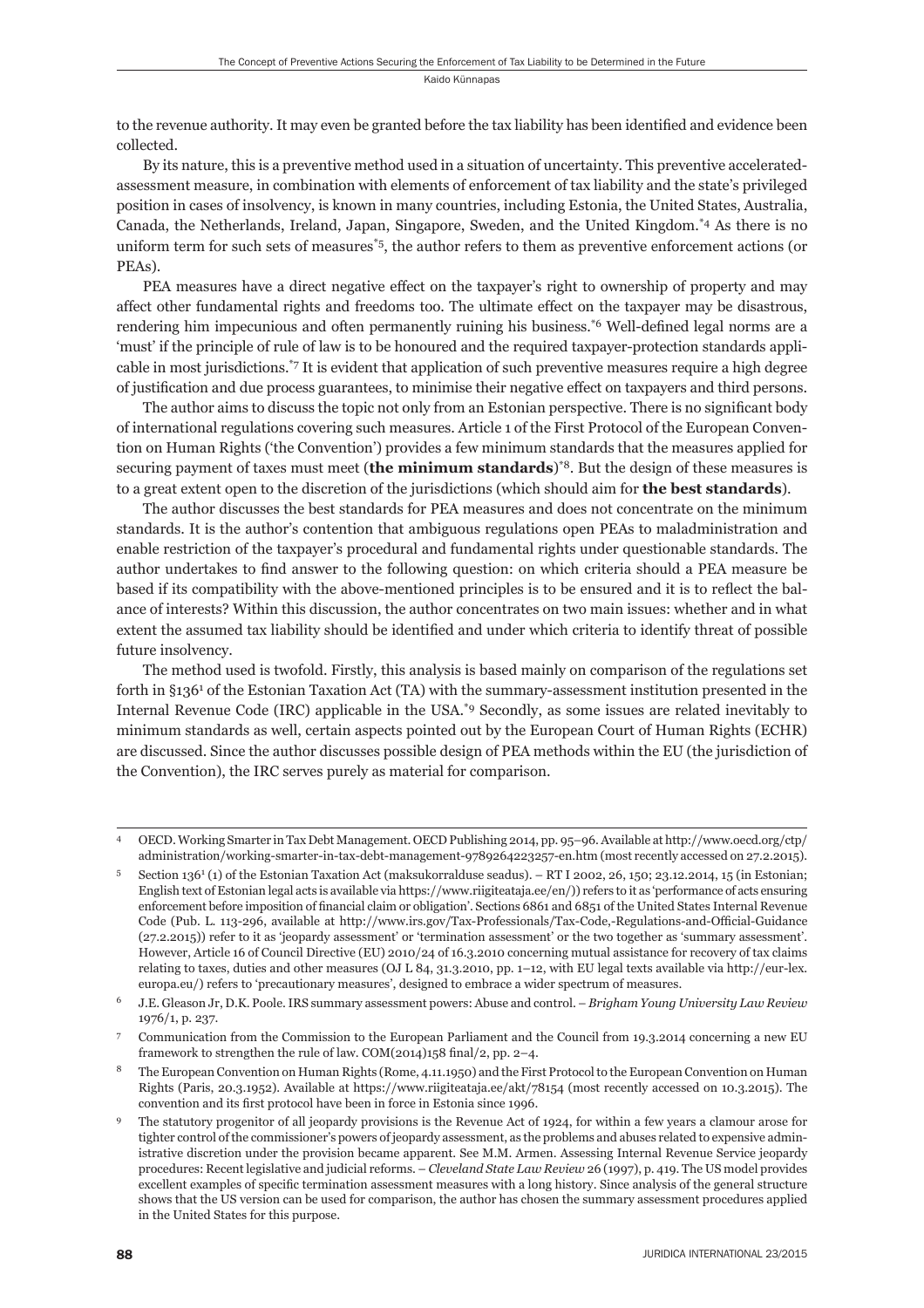## 2. The position of PEA methods in administrative law

First of all, in the design of legal instruments, it is important to situate the relevant mechanism within the legal system and legal theory if one is to understand the principles and tendencies applicable to such regulations, in order to design an instrument that actually fits the system.

According to Kaspar Lind's approach in his doctoral thesis on value added tax (VAT) fraud, the shortcomings of the current tax system<sup>\*10</sup> can be divided into three classes. The first set of shortcomings has to do with the nature of the current tax system, in connection with which one can discuss whether it is possible to change something in the tax system (that is, substantive law) itself. The second category involves the consequences – i.e., how it is possible to identify tax fraud and have a systematic overview. The third group of shortcomings is related to bringing action against tax fraudsters under criminal law, in relation to which the discussion explores how to recover tax debts.<sup>\*11</sup>

The PEA approach is applicable to tax liability arising from all kinds of taxes; the ideology behind us is not based on the nature of the current material tax system. The PEA-based methods do not help to prevent tax fraud; PEA may be a reaction to the tax fraud discovered, if any. Therefore, it is not a measure operating to address the second group of shortcomings. Instead, PEA methods can be linked to the third group: PEAs are used for preventing insolvency, which could hinder recovery of tax debt. They are aimed at combating inability to pay tax debts. Under  $\S 136^1(1)$  of the TA, application of PEA requires the possibility of the compulsory execution of advance tax claims becoming considerably more difficult or impossible on account of the activities of the taxable person. The purpose of it is to prevent loss of tax revenue that may result from insolvency of the taxpayer acting *mala fide* or at least in a manner threatening the enforcement of tax claims. In Estonia, it is therefore directed against taxpayers' active engagement aimed at causing inability to pay tax debts. Estonian regulation describes the essence of this measure.

Secondly, the PEA method as a tool in administrative law can be classed as part of the system of administrative coercive measures. Justice of the Supreme Court of Estonia Mr Indrek Koolmeister once stated the following:

Administrative coercive measures can be divided into two categories – administrative preventive measures and administrative sanctions. The main goal of the administrative preventive measures is prevention of offence as much as prevention of the consequences of the offence. In application of the preventive measures, it must be taken into account that 'the required precondition for it is appearance of the characteristics of the (administrative) offence in the actions of the person'. 'Application of the preventive measure is legitimate only if the characteristics of the offence emerge in the acts of a person and such offence is an administrative offence under the law.'\*12

PEA's function is to prevent taxpayers' acts from having negative consequences for fulfilment of tax liability. It is not clear whether not fulfilling obligations arising from public law such as tax liability can be understood as 'offence' in the meaning of the above and PEA measures belong to this system. It may be so, but not always. Both the fundamental problems of PEA and the functional criteria are, however, extremely similar to the ones met by danger-aversion law providing criteria for application of administrative preventive measures. Averting a danger is related to supporting, directing, forward-looking, and preventive state activity.\*13 The scope of both the legislative and the executive power's activities depends on the probability of danger, the nature of the protected and threatened good, and the fundamental rights at stake.\*14 Standard

<sup>&</sup>lt;sup>10</sup> Kaspar Lind used this approach to analyse shortcomings in the VAT system. The author finds it to be equally applicable to tax systems in general.

<sup>11</sup> K. Lind. Käibemaksupettused ja nende tõkestamine (VAT Fraud and Its Prevention). – Tartu Ülikooli Kirjastus 2012, pp. 12–13 (in Estonian).

<sup>&</sup>lt;sup>12</sup> K. Merusk, I. Koolmeister. Haldusõigus (Administrative law). Õigusteabe AS Juura 1995, pp. 165–171. Referred to in M. Ernits. Preventiivhaldus kui tulevikumudel (Preventive administration as a model for the future). - *Riigikogu Toimetised* 17 (2008) (in Estonian). Available at http://www.riigikogu.ee/rito/index.php?id =12530&op=archive2 (most recently accessed on 20.2.2015).

<sup>13</sup> J. Jäätma. The constitutional requirements for averting of a danger: The principles of a state based on democracy, and the rule of law v. averting of a danger. – *Juridica International* 19 (2012), p. 137.

<sup>14</sup> P.M. Huber. Risk decisions in German constitutional and administrative law. – G.R. Woodman, D. Klippel (eds). *Risk and the Law*. Routledge-Cavendish 2008, p. 29 DOI: http://dx.doi.org/10.4324/9780203891292 . Referred to in J. Jäätma (*ibid*.), p. 137.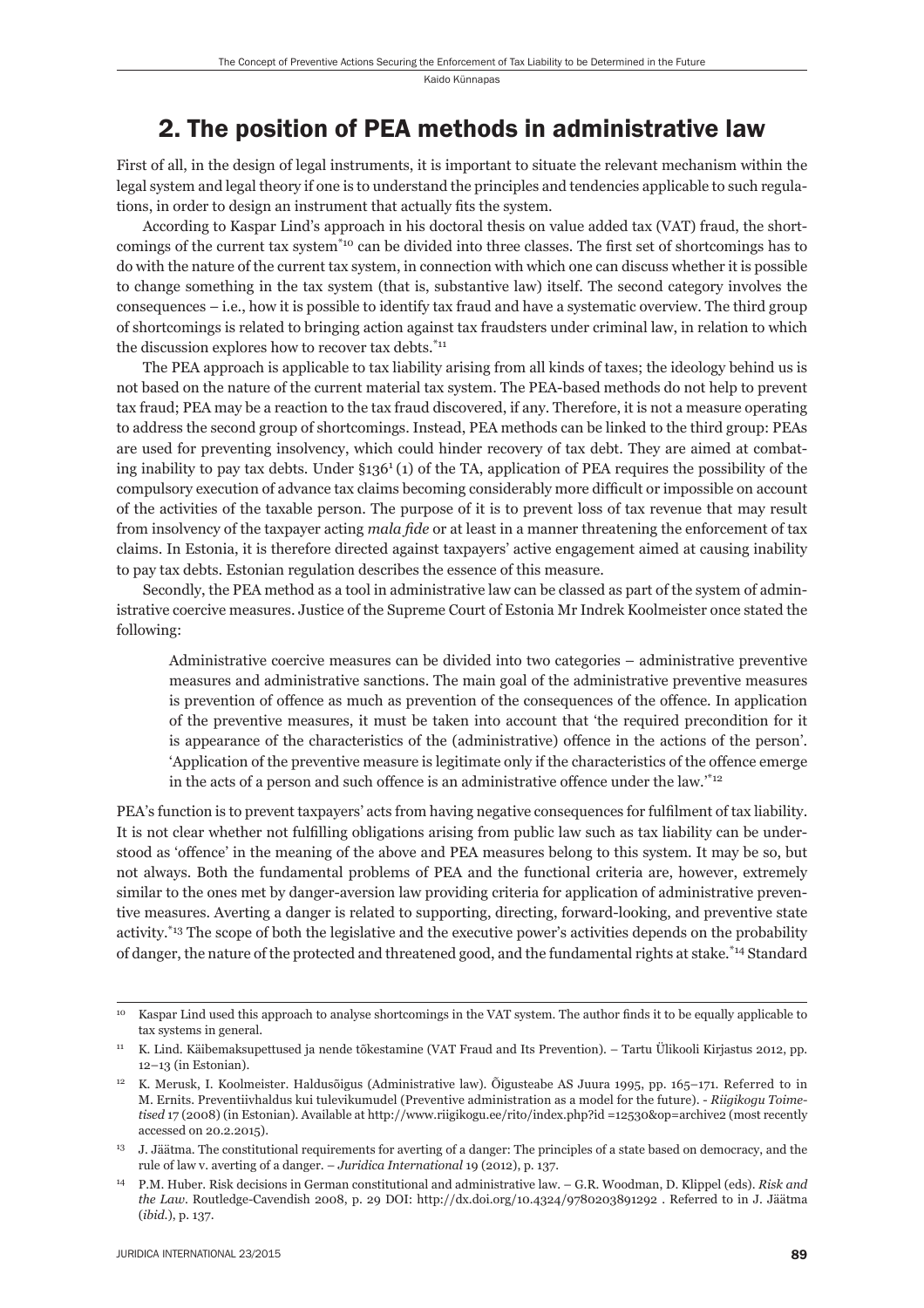measures create a legal base upon which one may restrict fundamental rights and freedoms, but they are more precisely specified than are terms of a general clause.\*15

PEA measures can be considered to be standard measures providing a tailored definition of danger and grounds for preventing it. The author finds that, in a similarity to danger-averting law, it is extremely difficult to estimate what the level of certainty of the risk becoming actualised should be and how the administrative body and the court should estimate the occurrence of characteristics of an offence in the actions of the relevant person. This is a question of the standard of proof, which is by all means one of the most central and problematic questions in tax disputes in practice.\*16 General standards applicable in preventive administrative law are not helpful and do not provide much assistance. However, some concepts from the theory of administrative coercive measures can be considered here. The requirement of having a factual basis of evidence of the existence of threat (of inability to pay taxes) could be such a principle, discussed in Estonian legal theory of law-enforcement law already in 1935.\*17 It is clear that the principle *audiatur et altera pars\*18, standing for due-process guarantees,* may be severely restricted since it may jeopardise the functioning of the measure.

# 3. The general structure of PEA methods

### 3.1. The Estonian model directed toward seizure of assets

Under Estonian law, PEA measures are regulated under the TA as 'performance of acts ensuring enforcement before imposition of financial claim or obligation'. Under  $\S 136<sup>1</sup>$  (1) of the TA, if, upon verification of the correctness of payment of taxes, a 'justified doubt' arises that after imposition of a financial claim or obligation the compulsory execution thereof may become considerably more difficult or impossible on account of the activities of the taxable person, the measure may be considered.

Estonia has adopted an *ex ante ex parte* probable-cause-type model. Namely, when PEA comes to be desired, the head of the regional structural unit of the Tax and Customs Board may submit an application to an administrative court to be granted permission for the performance of the PEA. The application includes the following information: the reasons for which the compulsory execution of tax obligation may become considerably more difficult, the estimated value of the financial obligation, which kind of guarantee can be used for replacing the one set by tax authorities, concrete collateral, and reasoning as to why the chosen collateral is the best  $(TA, §136<sup>1</sup>(2))$ .

With the purpose of pointing out special preconditions that must be presented to the court in any application for seizure of assets, the Estonian Supreme Court issued a binding ruling in case 3-3-1-15-12. According to the facts of the case, Estonia's tax authority (Maksu- ja Tolliamet) filed an application with the court applying for permission to set a judicial mortgage on the real estate belonging to O.K. The owner, O.K., was a member of the management board of a company that had tax debts, and it was not possible to enforce this liability, because of lack of assets. The tax authorities found that the evidence collected to that point might justify issuing a liability decision to O.K. personally also. The authority relied on the TA's §136<sup>1</sup> and claimed for PEA measures. The Supreme Court presented a list of conditions that must be met for PEA to be applicable, in paragraph 50 of this ruling, thus:

- (i) tax-audit procedure has been initiated by tax authorities;
- (ii) it is probable that an additional tax obligation is going to be imposed as a result of such procedure; (iii) the tax authorities have a justified suspicion that the compulsory enforcement procedure may
- become considerably more difficult or impossible in consequence of the taxpayer's activities;
- (iv) the tax liability period has not expired.\*19

<sup>15</sup> J. Jäätma (see Note 14), p. 141.

<sup>16</sup> M. Kähri. Tõendamiskoormus maksumenetluses (The burden of proof in tax proceedings). – *Juridica* 1 (2004), p. 53 (in Estonian).

<sup>17</sup> M. Ernits. Preventiivhaldus kui tulevikumudel (Preventive administration as a model for the future). – *Riigikogu Toimetised* 2008 (17) (in Estonian).

<sup>18</sup> In English, 'let the other side be heard as well'.

<sup>19</sup> GASCr 3-3-1-15-12, 27.11.2012 (in Estonian). In this article, the author has not addressed the specifi c conditions related to personal liability of the member of the management board discussed in this court ruling.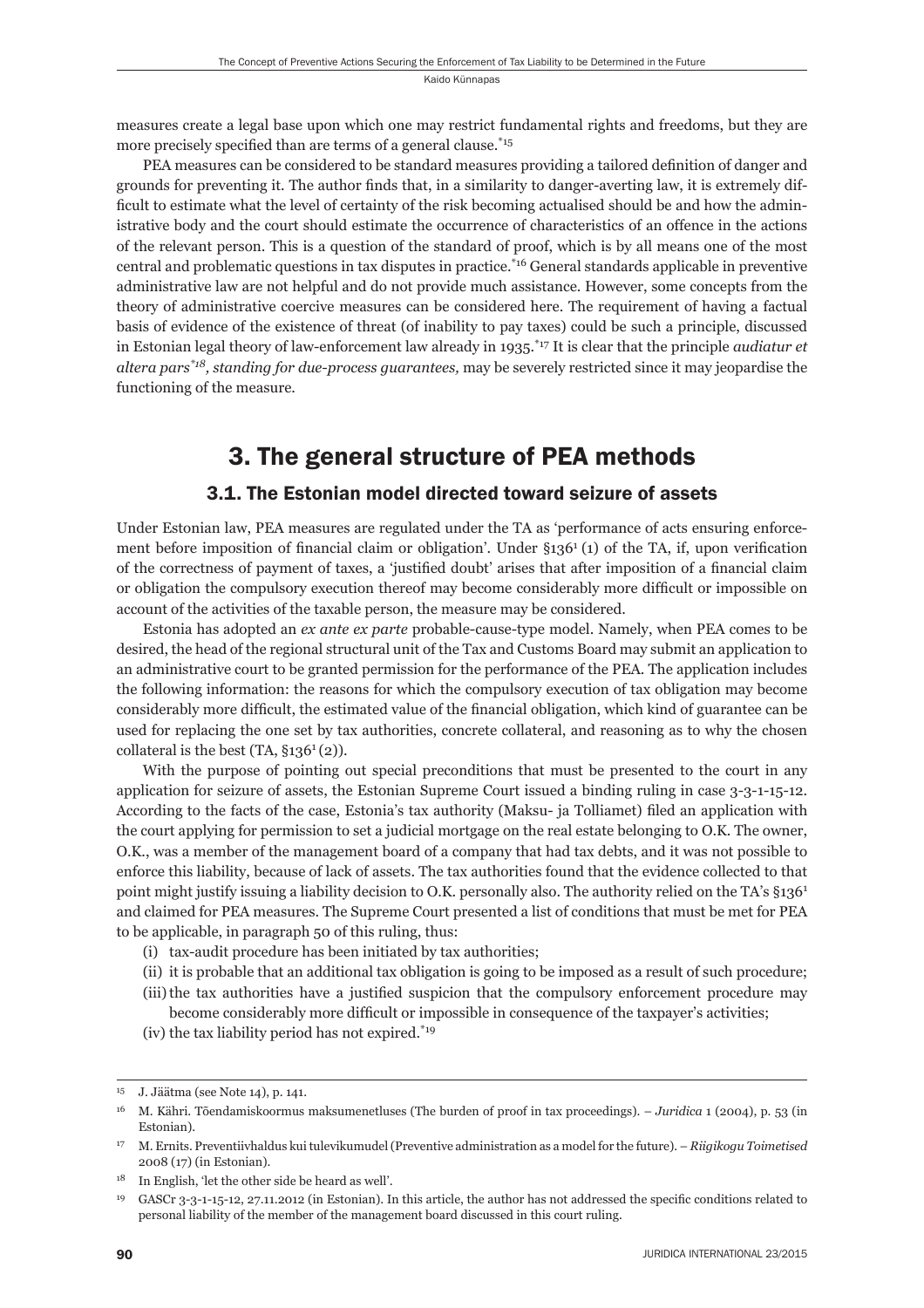Proportionality of restriction of fundamental rights (especially the right to ownership) is justified by the taxpayer's due-process rights, as the court's consent is a prerequisite for application of PEA measures. It is important to point out that the measure itself does not have an effect on the assessment of tax liability at all. The normal assessment process continues after this procedure. Since PEA measures do not accelerate the assessment procedure as such, no additional procedural guarantees are provided to taxpayers with regard to tax audit. The measure becomes applicable only after the end of the tax period, as otherwise it would not be possible to estimate whether taxes were paid correctly or not.

## 3.2. The US model employed for accelerated-assessment procedure

In the US, accelerated-assessment models have been used instead. Under normal Internal Revenue Service (IRS) assessment and collection procedures, a taxpayer has ample notice that the tax commissioner proposes to assess additional taxes and collect these from him. In fact, after informally notifying the taxpayer that more tax is owed, the IRS will usually attempt to negotiate a settlement with the taxpayer.\*20 Under special circumstances, however, the IRS is empowered to bypass these normal procedures for notice and a prepayment hearing, moving immediately to an assessment, a demand for payment, and collection by seizure of the taxpayer's assets (summary procedures). These summary procedures are of two fundamental types: jeopardy assessments (IRC, Section 6861) and termination assessments (IRC, Section 6851).<sup>\*21</sup> Jeopardy assessments and termination assessments both are performed in situations wherein, prior to the assessment of a deficiency at some level, it is determined that collection of the amount lacking would be endangered if standard assessment procedures were followed.

Section 6861 of the IRC defines jeopardy assessment:

If the Secretary believes that the assessment or collection of a deficiency, as defined in section 6211, will be jeopardized by delay, he shall, notwithstanding the provisions of section 6213 (a), immediately assess such deficiency (together with all interest, additional amounts, and additions to the tax provided for by law), and notice and demand shall be made by the Secretary for the payment thereof […]

The seizure of assets follows immediately. In some cases, the entire process can take less than two hours.<sup>\*22</sup> The statutory notice of deficiency, or 90-day letter, which ordinarily precedes and forestalls assessment and collection, is still required in the jeopardy assessment context but need only be sent within 60 days **after** the jeopardy assessment has been made.<sup>\*23</sup> The property may be sold after the statutory notice of deficiency has been issued and the taxpayer's 90-day period for filing a petition with the United States Tax Court has expired.\*24

Section 6851 of the IRC's definition of termination assessment states the following:

If the Secretary finds that a taxpayer designs quickly to depart from the United States or to remove his property therefrom, or to conceal himself or his property therein, or to do any other act (including in the case of a corporation distributing all or a part of its assets in liquidation or otherwise) tending to prejudice or to render wholly or partially ineffectual proceedings to collect the income tax for the current or the immediately preceding taxable year unless such proceeding be brought without delay, the Secretary shall immediately make a determination of tax for the current taxable year or for the preceding taxable year, or both, as the case may be, and notwithstanding any other provision of law, such tax shall become immediately due and payable.[…]\*25

<sup>20</sup> J.E. Gleason Jr, D.K. Poole (see Note 7), p. 237.

<sup>21</sup> *Ibid*., p. 235.

<sup>22</sup> *Ibid*., p. 237, Note 21.

<sup>23</sup> *Ibid*., p. 237.

<sup>24</sup> *Ibid*., p. 238.

<sup>&</sup>lt;sup>25</sup> When it comes to the assessment procedure, it follows from the same section that such determination and assessment is to be supplied to the taxpayer, together with a demand for immediate payment of the accordant tax.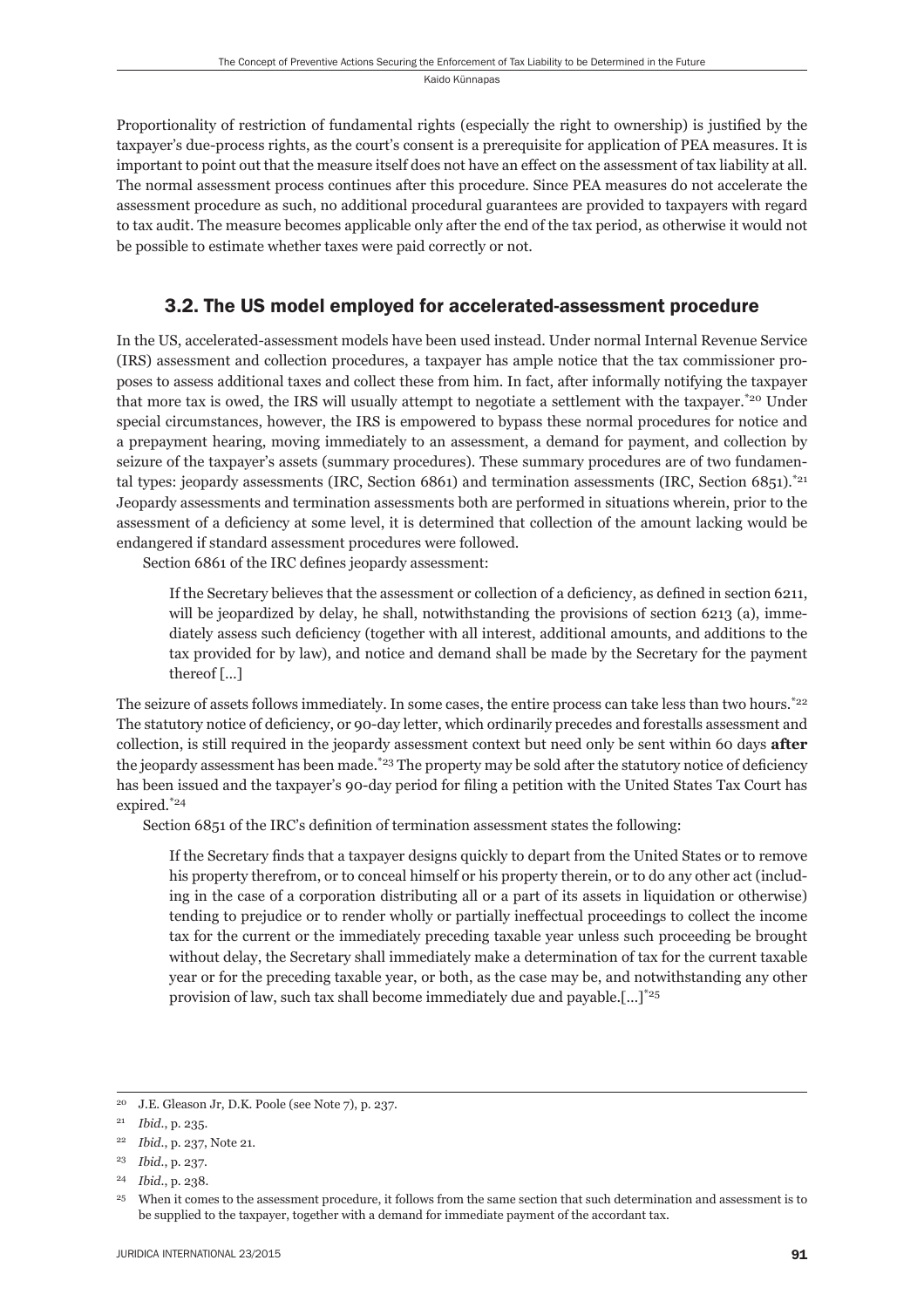Termination assessment, on the other hand, is carried out for the tax year that has not yet ended and for which the due date of returns has not passed.<sup>\*26</sup> Because either the taxpayer or the IRS can reopen the question of liability at any time until the end of the year, any mid-year 'deficiency' is, in effect, meaningless.<sup>\*27</sup> The final tax liability cannot be determined until the end of the taxpayer's taxable year. Consequently, there is no obligation to provide the taxpayer with a statutory notice of deficiency within 60 days after the jeopardy assessment has been made. This regulation is aimed not at determining tax liability in unclear cases but at determining it in an accelerated way, triggered by *mala fide* acts of the taxpayer.

Although the measures applied in Estonia and the US are similar in their **rationale**, the US regulation provides more effective powers to tax authorities, by enabling PEA actions before the end of the taxable period. This is, however, an extremely invasive method, for it is not even clear how the taxpayer may pay taxes at the end of the year. Under Estonian law, such measures are rather uncommon and classified as involving recommendations or notices. The jeopardy assessment procedure, on the other hand, provides an attractive example for Estonia and for PEA measures' design in general. Having a restricted, 90-day period for statutory notice of deficiency during the jeopardy assessment protects taxpayers from unpredictably long assessment procedures. In Estonia, the tax assessment procedure follows its usual course, without acceleration.\*28 In the author's opinion, such difference is derived from the fact that the US model places the assessment procedure at the centre of the PEA process while the Estonian model is directed at seizure of assets *per se*, providing a privileged situation for the state in situations of insolvency*.* 

# 4. Whether and how existence of tax liability should be assessed

## 4.1. Relevance of the tax liability

The author finds that the main trigger for PEA should be the understanding that there may be tax liability. There is no justification for PEA without tax liability. There is no relevance to tax assessment procedure when a person is becoming insolvent or acting *mala fide* but there is no obligations arising from tax law. Insolvency is regulated by other legal means, which neither are within the scope of tax assessment procedure nor fall under the regulatory purview of tax law and, moreover, are covered by the **rationale** of PEA measures. The PEAs enter in when there is a certain level of doubt, concern that some taxes may be unpaid. The question arises of what the legal standard of proof related to emergence of tax liability should be: what should be the threshold for PEA measures?

## 4.2. The Estonian approach: No clear standard

Under the TA, it is not mandatory to show evidence of the existence of a tax claim upon application for PEA. Only the information on the estimated value of tax liability must be provided to the court. It is, of course, understandable for the tax authority not to be able to estimate the value of the claim unless it has some kind of information available on the tax liability. The law does not, however, state that the court should take into account the basis for tax liability when deciding on the applicability of PEA or that it should be presented to the court.

The relevance of tax liability within the PEA procedure was discussed by the Tallinn Circuit Court in its 12.1.2015 decision on case 3-14-52363. According to this, issuing consent under the TA's §1361 (1) does not require a certain belief that tax liability will be determined or tax evasion emerge. The court must verify whether tax liability may be 'possible and probable'.\*29 However, as can be seen from the reasoning

<sup>26</sup> *Walker v. U.S.,* 650 F. Supp. 877, 87-1 U. S. Tax Cases (CCH) P 9237, 59 A.F.T.R.2d 87-651 (E.D. Tenn. 1987). Available via http://international.westlaw.com/ (most recently accessed on 25.2.2015).

<sup>27</sup> E. Gleason Jr, D.K. Poole (see Note 7), p. 239.

<sup>&</sup>lt;sup>28</sup> Indeed, in some rulings, the Estonian courts have set certain time limits after which the PEA measure becomes ineffective. This impels tax authorities to carry out assessment procedures in a short span of time and collect significant amounts of evidence before turning to the court to obtain permission for seizure. It is, however, a matter of the court's discretion to decide whether to apply such a time limit or not. The law does not require it.

<sup>29</sup> See Note 19, paragraph 50.b.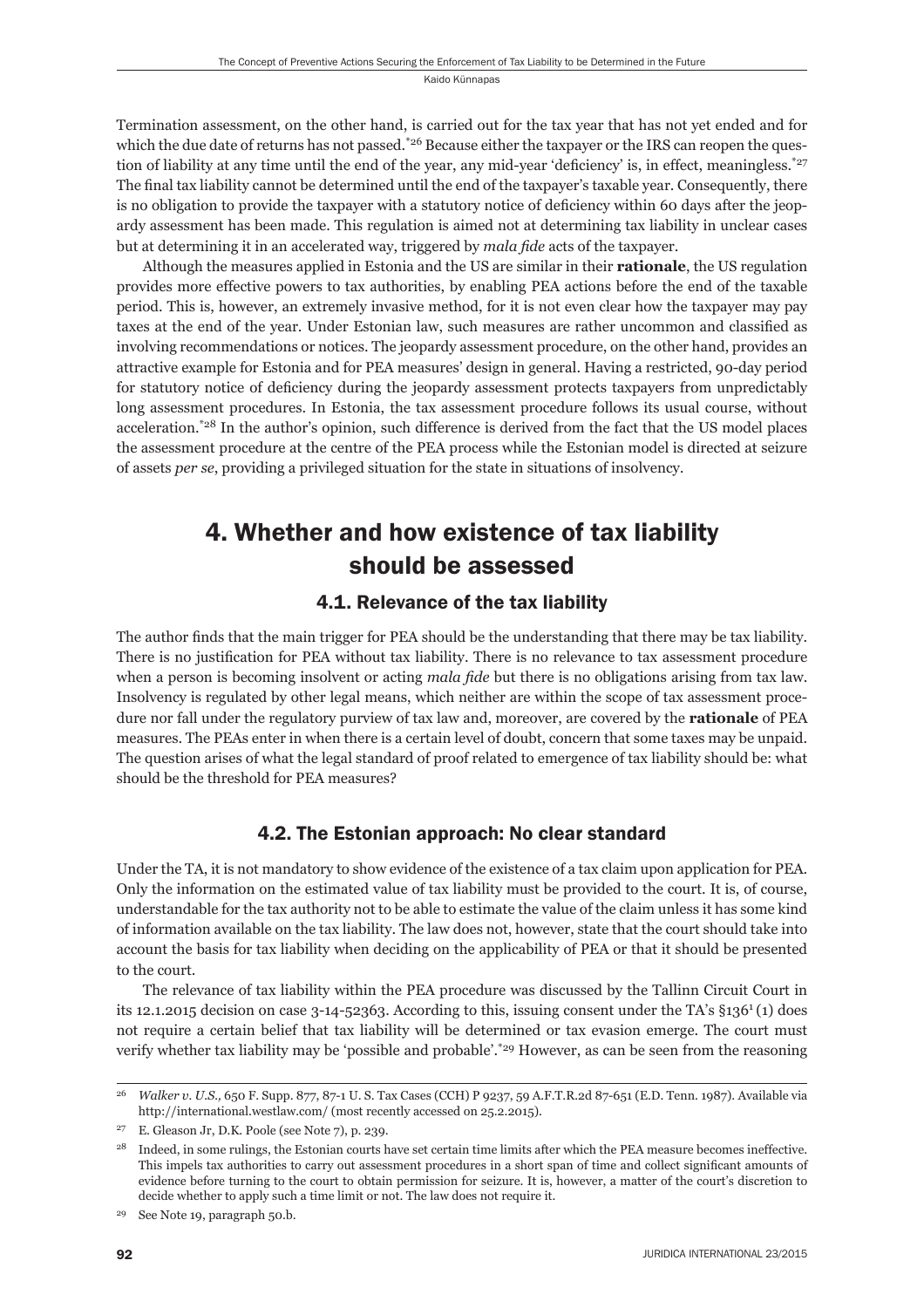presented later in the same ruling, the court actually assessed whether determination of the amount of tax would be 'clearly impossible or not'.\*30 This can be seen in many other cases as well.\*31 The Estonian Supreme Court, on the other hand, has indicated, in court case 3-3-1-15-12, that the court must assess whether it is 'probable' that additional tax obligation is going to be imposed as a result of such investigation.\*32 It is evident that the standard of proof for tax liability varies, and it is not clear what standard is necessary for applying PEA. Regrettably, the law provides no clear instructions.

What is more, the application submitted to the court need not include much evidence: the application must be substantiated under the Code of Administrative Court Procedure (CACP)'s §63.\*33 Under the relevant clause, substantiation means explaining a factual assertion to the court such that the court finds that assertion credible; there is no requirement for evidence to be presented. The standard of reliability required of the reasoning behind said assertion is therefore low.

The legislator has tried to minimise the vagueness of tax liability by imposing a procedural requirement. Namely, according to TA §136<sup>1</sup>, the formal procedure of a tax audit must be started by tax authorities before it is possible to apply PEA. However, according to the Estonian Administrative Procedure Act  $(APA)'s$  §35 (1) 3) the administrative procedure starts automatically with the first acts employed for review of the taxpayer's activities.\*34 This standard is apparently a formal one, related as it is to the mere fact of whether the tax authority has performed the first procedural act or not.

The Supreme Court has tried to limit the broadness of this procedural criterion. In case 3-3-1-7-13, it was argued that the procedure must have taken place in the extent necessary to create doubt with respect to the compulsory execution of expected tax being hindered.\*35 In many cases, however, such doubt has been created easily by means of the taxpayer's public company records and the available data on assets, with the addition of perfunctory reference to the taxpayer's bad-faith actions supported by the same, unproved doubts about existing tax liability. Firstly, this criterion is clearly related to inability to enforce tax liability and not to emergence of tax liability. Secondly, the criteria and this limitation are rather formal, providing no material criteria for the description of such doubt. It is up to the tax authority to demonstrate such doubt. In real terms, this clarification provides little help for the taxpayer against maladministration and no solid grounds from which the judge can estimate whether there may be a tax liability or not.

#### 4.3. The US approach: Factual basis

Sections 6851 and 6861 of the IRC provide rather clear regulation regarding the existence of tax liability. Under these sections, the tax authority must assess the tax liability; only after that may the jeopardy assessment be carried out. The law does not allow PEA actions in the case of no assessment having been made. It can be done more rapidly, however. The US Internal Revenue Service has stated, in its Revenue Manual (2014), that the assessed amount must be supported; i.e., there must be a reasonable, factual basis for determining that the taxpayer has received income.\*36 Uncertainty covers the question of whether the collection procedure can be threatened by certain factors and whether there is reasonable doubt in that respect.

It is crucial to note that after the assessment of tax is performed for jeopardy or termination assessment, the actual notice of deficiency must be provided by the tax authority within 60 days of the start of application of jeopardy assessment measures. This prevents the tax authorities from undertaking jeopardy assessment without any real and factual basis, as the notice of deficiency must be delivered within this strict time limit. In Estonia, on the other hand, the usual assessment procedure can continue; the requirement is that it reach its conclusion within reasonable time, which could easily be two to three years.\*37

<sup>30</sup> *Ibid.*

<sup>31</sup> See also Tallinn Circuit Court ruling 3-13-70224, of 24.3.2014, paragraph 10; Tallinn Circuit Court ruling 3-14-50489, of 1.7.2014, paragraph 13. Available via https://www.riigiteataja.ee/ (in Estonian).

<sup>32</sup> See Note 19.

<sup>33</sup> According to the Tallinn Circuit Court ruling 3-14-52363, of 12.1.2015, paragraph 6 (in Estonian).

<sup>34</sup> Haldusmenetluse seadus (Administrative Procedure Act). – RT I 2001, 58, 354; 23.02.2011, 3 (in Estonian).

<sup>35</sup> ALCSCr 3-3-1-7-13, of 14.5.2013, paragraph 12.

<sup>36</sup> R.A. Steco. IRS Internal Revenue Manual, 23.10.2014, version 5.17, Section 5.17.15.2.2.2. Available at http://www.irs.gov/ irm/part5/irm\_05-017-015.html (most recently accessed on 20.2.2015).

<sup>37</sup> The Civil Law Chamber of the Supreme Court has referred to four criteria that must be considered in decisions upon reasonable time of procedure: '1) complexity of the case; 2) activities of the applicant; 3) activities of relevant public institutions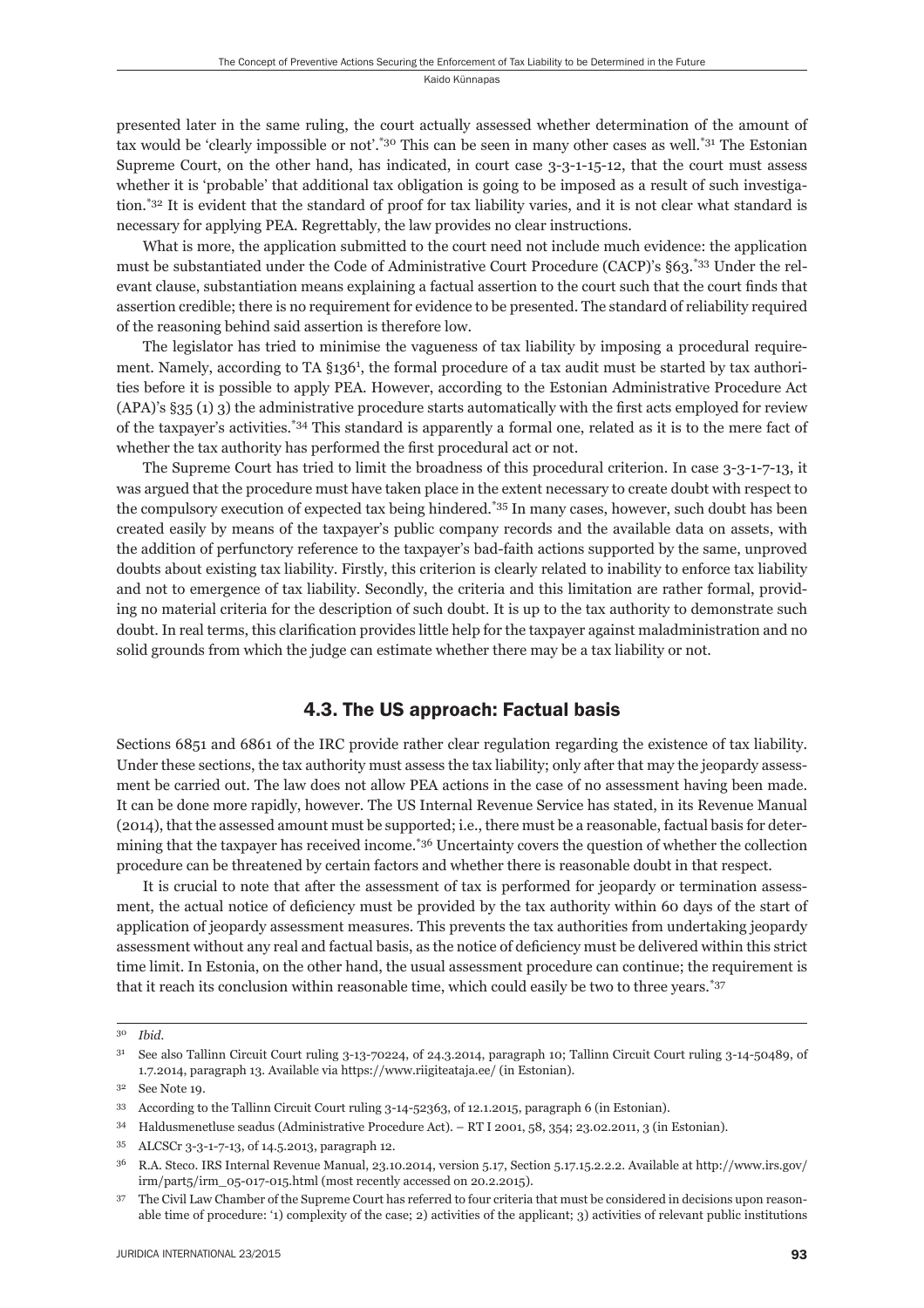#### 4.4. Minimum standards from the Convention: What to aim for

When analysing the design of measures used for securing the payment of taxes for jurisdictions within Europe, one finds that the absolute minimum standards based on protection of human rights are stated in the Convention.<sup>\*38</sup> The Convention indeed has significant relevance for tax matters. Professor Philip Baker writes: 'Some would say that taxation and human rights is an oxymoron. […] I personally do not believe that taxation and human rights are in any way irreconcilable or conflicting; I think human rights are a fundamental aspect of taxation. Human rights limit what governments can do to their citizens – to people affected by their decisions […] provid[ing] limits to what governments can do to taxpayers.'\*39 The right to peaceful enjoyment of possessions and the right to ownership, regulated in Article 1 of the First Protocol (the Protocol) to the Convention, are the central rules with a bearing on PEA.\*40

One type of interference with the substance of property regulated under Article 1 of the Protocol is interference justified by the need to secure payment of taxes.<sup>\*41</sup> Article 1 (2) states that the right to ownership shall not, however, in any way impair the right of a state to enforce such laws as it deems necessary for controlling the use of property in accordance with the general interest or for securing the payment of taxes or other contributions or penalties. The author emphasises that the meaning of the condition 'in any way' has been significantly narrowed by the practice of the ECHR, which stated that this justification for interfering with the right to ownership is not absolute and that it can be applied only if certain general principles are followed.\*42

The test accepted by the ECHR involves three main criteria to be analysed: the principle of legality, principle of legitimate aim, and principle of fair balance (proportionality).\*43 The author does not analyse the first and the second thoroughly, since these are not at issue except in cases of serious infringement.<sup>\*44</sup> What the legislator should, however, keep in mind is that the application of such preventive measures must be sufficiently foreseeable and precise.<sup>\*45</sup> Norms regulating application of PEA should, therefore, be designed to be as precise as possible, with foreseeable applicability. When it comes to not requiring a certain evidentiary basis for the tax liability for seizing property under PEAs, the applicability of the PEA norm

<sup>(</sup>state); 4) what is at stake for the applicant.' CLCSCd 3-1-1-43-10, of 18.6.2010, paragraph 30. The same criteria are applicable when one is assessing the duration of tax assessment procedures.

<sup>&</sup>lt;sup>38</sup> In addition to the Convention, protection of human rights in the EU is regulated by the EU Charter of Fundamental Rights as well. In the present article, the author does not discuss the relevance and applicability of the charter. The charter applies inasmuch as the legal issues are related to EU law (see Article 51). The terms set forth in the Convention shall be applied through Article 53 of the charter. Therefore, the Convention has fundamental importance with respect to the issues discussed in this article and can be seen as a higher-level legal act than the charter. Accordingly, the author examines only the Convention here.

<sup>39</sup> M.A. Grau Ruiz. Decisions of the ECHR affecting domestic laws. – *Lex ET Scientia International Journal – Juridical Series* 2011/1 (XVIII), p. 9. As for the general situation, apparently trivial issues of tax procedures reach the European Court of Human Rights.

<sup>40</sup> This article applies *expressis verbis* both to legal-person and to natural-person taxpayers. M.K. Addo. Human rights standards and the responsibility of transnational corporations. – *Kluwer Law International* 1999, p. 187. See also W.H.A.M. van den Muijsenbergh, S Rezai. Corporations and the European Convention on Human Rights. Presentation at the University of the Pacific, McGeorge School of Law Symposium on the Global Impact and Implementation of Human Rights Norms, Sacramento, California, 2011. Available at http://www.mcgeorge.edu/Documents/Conferences/GlobeJune2012\_Corporationsandthe.pdf (most recently accessed on 28.2.2015).

<sup>41</sup> L. Sermet. The European Convention on Human Rights and Property Rights. *Human Rights Files*, No. 11, revised. Council of Europe Publishing 1998, p. 8.

<sup>42</sup> ECHR judgement of 21.2.1986 in *James and Others v. United Kingdom*, Series A, No. 98, paragraphs 29–30 and 37; ECHR judgement of 23.9.1994 in *Sporrong and Lönnroth v. Sweden*, Series A, No. 52, paragraph 24; ECHR judgement of 9.12.1994 in *The Holy Monasteries v. Greece*, Series A, No. 301-A, paragraph 31; ECHR judgement of 20.9.2011 in *OAO Neftyanaya Kompaniya Yukos v. Russia*, application no. 14902/04, paragraph 554. The ECHR judgements are available via http:// hudoc.echr.coe.int/ (most recently accessed on 20.3.2015).

<sup>43</sup> L. Sermet (see Note 42), p. 32.

<sup>&</sup>lt;sup>44</sup> In legal literature and court practice, it has been acknowledged that applicants encounter difficulties when relying on claims of breach of the two principles, due to the state's high level of discretion in these matters. Please see the *OAO Neftyanaya Kompaniya Yukos v. Russia* decision (see Note 43), paragraph 598; C. Sheldon. Article 1 of Protocol 1 of the European Convention on Human Rights: Taxation, p. 7, paragraph 23. Available in http://www.11kbw.com/uploads/ (most recently accessed on 8.4.2015).

<sup>45</sup> ECHR judgement of 22.9.1994 in *Hentrich v. France*, Series A, No. 296-A, paragraph 42; ECHR judgement of 8.7.1986 in *Lithgow and Others v. the United Kingdom*, Series A, No. 110, paragraph 42.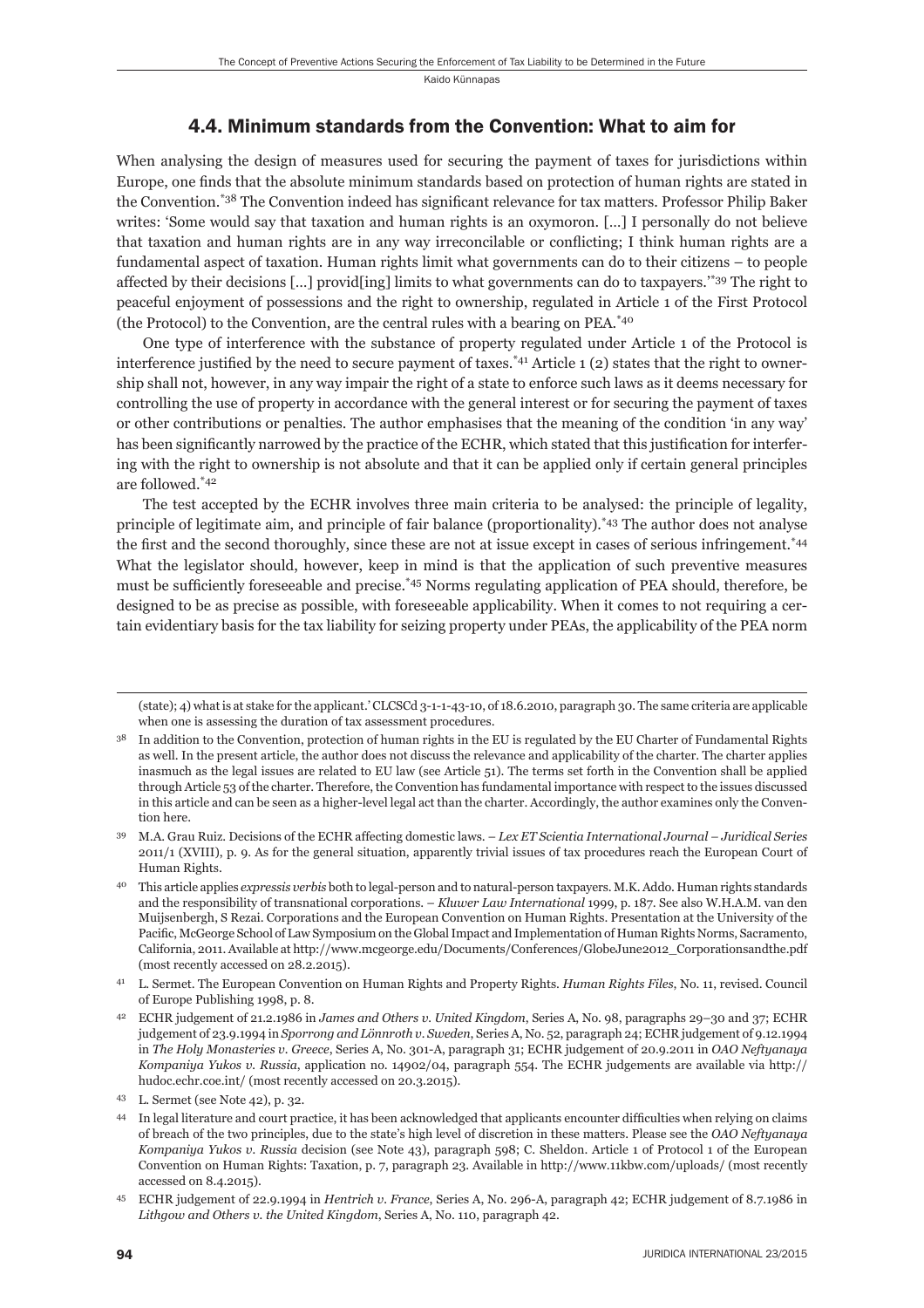disposition becomes highly unpredictable. Consequently, this solution is not favoured by the ECHR and should be avoided at least within ECHR jurisdiction.

When considering the principle of fair balance, the ECHR has instructed that public interests and infringement of the taxpayer's property rights must be balanced. One of the fundamental cases connected with tax matters is *Gasus v. Netherlands* (1995)<sup>\*46</sup>. The ECHR stated that, while the legislator must have ample discretion to adopt the fiscal legislation required to secure payment of taxes (para. 60)\*47, the resulting legislation must strike a 'fair balance' between means and ends (para. 62) and impose no special and exorbitant burdens on owners of property rights (para. 67).<sup>\*48</sup> There must, therefore, be a reasonable relationship of proportionality between the means employed and the aim pursued (para. 62).

The principle of proportionality is subject to a wide margin of evaluation by national courts, and this is recognised by the ECHR\*49, which mostly examines whether the national court has considered all relevant aspects of the test. With the test as applied by the Estonian Supreme Court, to meet the proportionality requirement, the measures must be necessary as applied.\*50 A measure is deemed to be necessary if no other measure has a less interfering effect while still being capable of achieving the intended goal (in this case, preventing loss of tax revenue).<sup>\*51</sup> The author finds that PEA can reach its goals both when it is materially not related to the status of tax assessment procedure (as in Estonian law) and when it is designed as accelerated assessment procedure or the procedure is given clear limits after application of a PEA measure (as under the US model). But when it comes to assessing the measure's burden on the taxpayer, the latter way shows much less negative effect on the taxpayer, encouraging a short assessment period and foreseeability of the measure's effects on the taxpayer's proprietorship.

Such procedural considerations in the fair-balance test were discussed by the ECHR in the *Riener v. Bulgaria* case (2006), in which the Court considered the issue of violation of Article 2 of the Fourth Protocol to the Convention, regulating freedom of movement*.* The Court concluded that the authorities had failed to give due consideration to the principle of proportionality in their decisions and that the travel ban imposed on the applicant had been an automatic measure of indefinite duration.<sup>\*52</sup> Although considered under a different article of the Convention, the indefinite length of application of preventive measures can lead to a non-proportional result of the method used for securing payment of taxes.

The author argues that material guarantees should be preferred to due-process guarantees, where appropriate and possible to apply. Material guarantees are easier to enforce, as these are set by law (whether via material or procedural regulations), while exercising due-process rights requires initiating or at least participating in a court procedure, which can be onerous for the taxpayers. Material guarantees provide a higher level of protection also. Setting a specific time limit for tax assessment procedure taking place after application of PEA measures supports conducting assessment procedures in reasonable time, given the possible serious negative effect on the taxpayer's fundamental right to ownership (whether in the form of deprivation of property or interference with the peaceful enjoyment of property). Other material factors, such as taxpayer intentions or standards of proof related to the existence of tax liability, should be regulated by law too in the maximum extent, with a minimal role left for due-process guarantees, with an ancillary function.

<sup>46</sup> ECHR judgement of 23.2.1995 in *Gasus Dosier- und Fördertechnik GmbH v. the Netherlands*, Series A, No. 306-B, paragraph 59. The facts of the case were the following. Applicant company Gasus had sold a concrete-mixer to Atlas, subject to retention of title until the full price had been paid. Possession of the machine was given to Atlas, but its ownership remained with Gasus. The tax authorities in the Netherlands seized the machine and subsequently sold it on account of Atlas's tax liability.

<sup>47</sup> Per the *paritas creditorum* principle, the Court pointed out that when passing such laws the legislature must be allowed a wide margin of appreciation, especially with regard to the question of whether – and, if so, to what extent – the tax authorities should be put in a better position to enforce tax debts than ordinary creditors are in to enforce commercial debts. The Court showed respect toward the legislature's assessment of such matters except where it is devoid of reasonable foundation (para. 60). A negative effect in relation to the *paritas creditorum* principle has *per se* relatively little importance in this connection.

<sup>48</sup> See also: L. Sermet (see Note 42), p. 36.

<sup>49</sup> ECHR judgement of 23.10.1997 in *National & Provincial Building Society and Others v. United Kingdom*, Reports 1997-VII, paragraph 80.

Judgement of the Estonian Supreme Court Constitutional Review Chamber of 17.7.2009, No. 3-4-1-6-09, paragraph 21; judgement of the Estonian Supreme Court Constitutional Review Chamber of 15.12.2009, No. 3-4-1-25-09, paragraph 24.

<sup>51</sup> *Ibid*.

<sup>52</sup> Taxation and the European Convention on Human Rights. Fact Sheet – Taxation. European Court of Human Rights Press Unit, May 2013, pp. 6-7. Available at http://www.echr.coe.int/Documents/FS\_Taxation\_ENG.pdf (most recently accessed on 3.5.2015).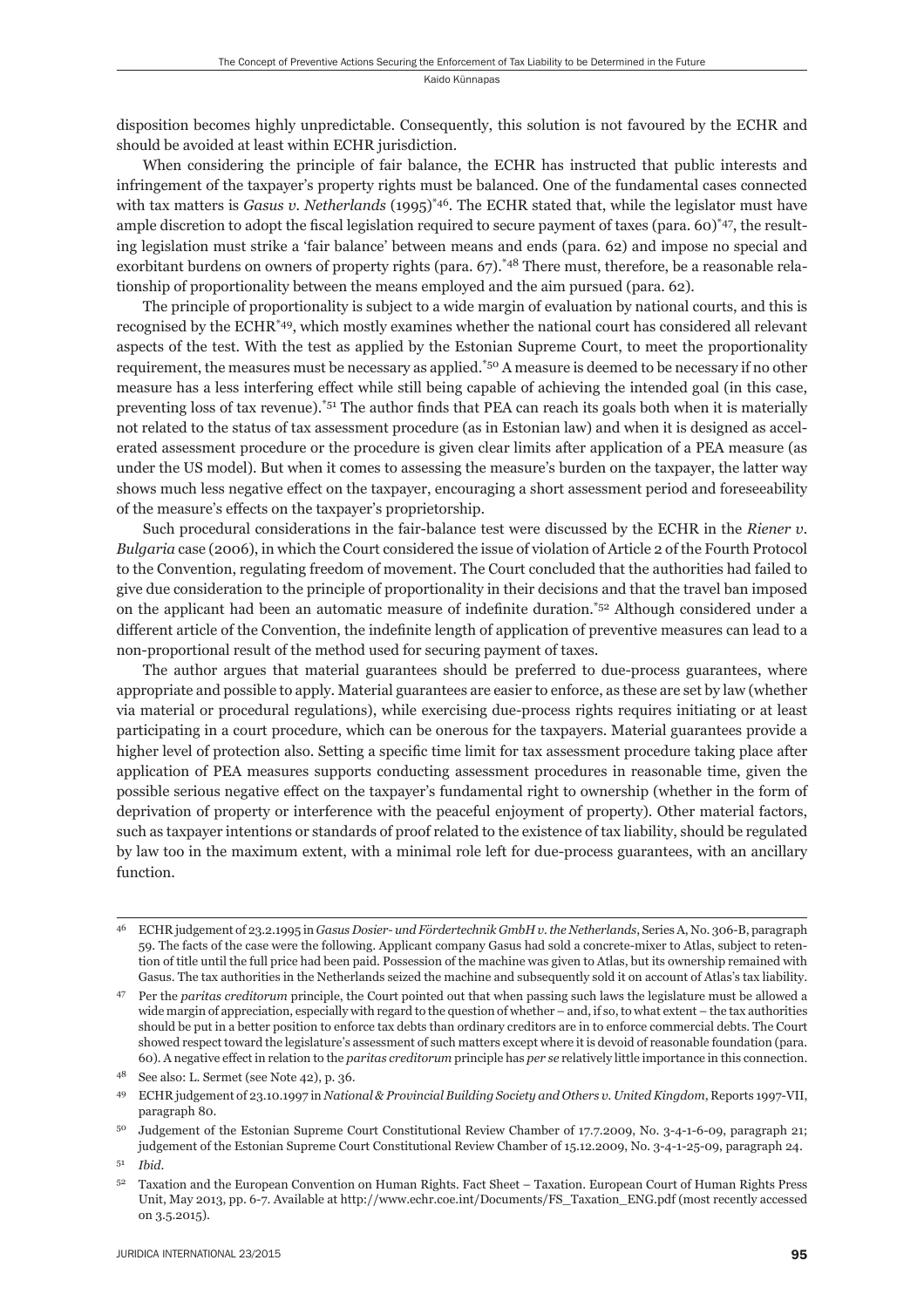#### 4.5. Some suggestions related to tax liability in the PEA model

In analysis of Estonian PEA regulations as discussed above, it emerges that the standard for application is overwhelmingly low, per existence of tax liability, and can lead to tax assessment procedure taking place over an indefinite period of time. The author finds that it is not appropriate to create the criteria for assessing the legality of an administrative act in the manner employed by Estonian courts, let alone apply it in an inconsistent way. Criteria should be set by law in this connection, to ensure adherence to the rule-of-law principle and provide a just and legal basis for limiting the right to ownership as required by the Convention on the minimum-standard basis. Applying PEAs should require a factual grounding for the tax liability, as existence of such liability provides overall meaning for this procedure.

The author finds the accelerated-assessment procedures applied in the US to provide better balanced and more proportional regulation than does the one used in Estonia. Accelerated assessment with certain time limits meets the minimum standards set by the ECHR and provides more balance among the various interests. The risk of conflict with the requirement of foreseeable application of the measure is lower, as is that of non-proportionate nature. This would motivate tax authorities to apply PEA measures only to those cases in which they have certain knowledge about possible tax liability. It would lift the heavy burden of reasoning from the court and place it with the tax authorities instead. With accelerated-assessment procedure applied, there must be certain knowledge of the existence of liability, supported by certain evidence. The author suggests including the requirement of presenting evidence of existence of a tax claim in the PEA norm's disposition for the purposes indicated above.

# 5. The taxpayer's contribution to negative prospects of expected enforcement procedure – are *mala fide* activities a prerequisite?

Threat of insolvency can be a natural outcome of unsuccessful business, or it may be encouraged by the taxpayer's activities (or, in the case of legal-person taxpayers, those of its representatives). Such activities may be *mala fide* or *bona fide*. In the design of PEA measures, the legislator must determine whether the purpose of these is protection against insolvency *per se* or, instead, it should provide protection against activities of the taxpayer, whether acting in *bona fide* (lack of knowledge in this field of business) or in *mala fide* (as with intentional insolvency). The first scenario may place tax authorities in an advantageous position in possible-bankruptcy procedure in jurisdictions where creditors with surety will receive the payments in the first round.

Section  $136<sup>1</sup>(1)$  of the Estonian TA refers to compulsory execution becoming considerably more difficult or impossible in consequence of the activities of the taxable person. The law relies on the principle of active participation of the taxpayer regardless of intentions. Estonia's Supreme Court has confirmed this approach in its case 3-3-1-15-12.\*53 The actual court practice, however, relies also on criteria that are not related to the taxpayer's active contribution to possible insolvency, such as amount of share capital or lack of assets. In some cases, acting in *mala fide* has been emphasised also.<sup>\*54</sup>

In the IRC, the system is two-pronged; how it plays out depends on which of the two measures is used. While jeopardy assessment does not require active engagement of the taxpayer, the more invasive alternative – termination assessment – requires certain actions taken by the taxpayer to become applicable. A fine examples of the latter is fleeing the country and distributing all or some of one's assets.

US court practice diverges somewhat from the wording of the law, providing a wider range of criteria under which the inability to pay tax may become evident. In the IRS's Internal Revenue Manual, it is stated that the court, for instance, may consider whether the taxpayer is involved in illegal activity.\*55 The court also may consider whether the taxpayer possesses, or deals in, large amounts of cash; whether prior tax

<sup>53</sup> See Note 19, paragraph 50 (in Estonian).

<sup>54</sup> Tallinn Circuit Court ruling 3-14-50822, of 6.11.2014, paragraph 8 (in Estonian).

<sup>55</sup> *Mueller v. CIR* (S.D. Fla. 1995); *Harvey v. United States* (S.D. Fla. 1990); *Young v. United States* (S.D. Fla. 1997). All referred to in R.A. Steco (see Note 37).